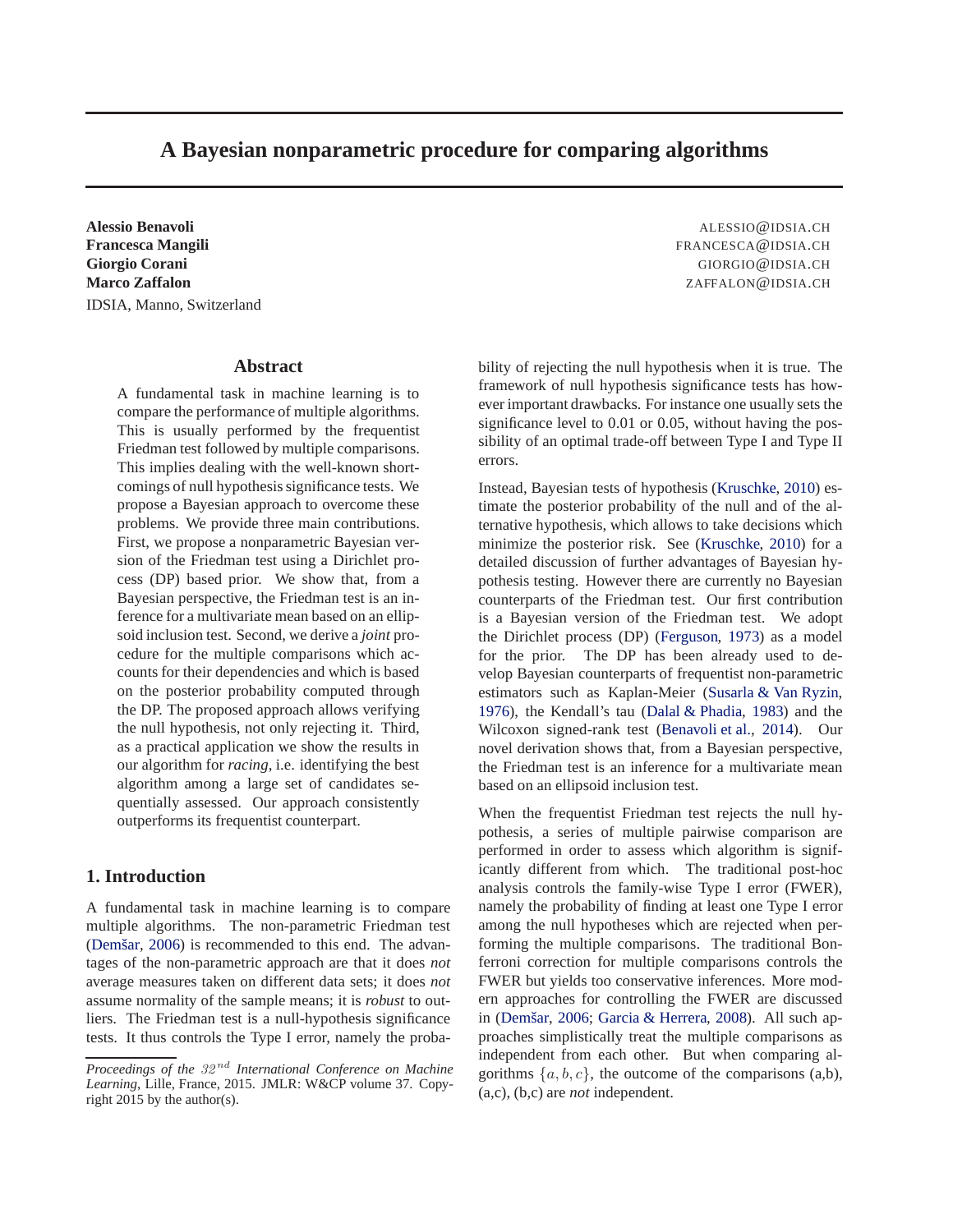<span id="page-1-0"></span>Our second contribution is a *joint* procedure for the analysis of the multiple comparisons which accounts for their dependencies. We adopt the definition of Bayesian multiple comparison of [\(Gelman & Tuerlinckx](#page-8-0), [2000\)](#page-8-0). We analyze the posterior probability computed through the Dirichlet process, identifying statements of *joint* comparisons which have high posterior probability. The proposed procedure is a compromise between controlling the FWER and performing no correction of the significance level for the multiple comparisons. Our Bayesian procedure produces more Type I errors but less Type II errors than procedures which controls the family-wise error. In fact, it does not aim at controlling the family-wise error. On the other hand, it produces both less Type I and less Type II errors than running independent tests without correction for the multiple comparison, thanks to its ability in capturing the dependencies of the multiple comparisons.

Our overall procedure thus consists of a Bayesian Friedman test, followed by a joint analysis of the multiple comparison.

#### **1.1. Racing**

Racing addresses the problem of identifying the best algorithms among a large set of candidates. Racing is particularly useful when running the algorithms is timeconsuming and thus they cannot be evaluated many times, for instance when comparing different configurations of time-consuming optimization heuristics. The idea of racing [\(Maron & Moore](#page-8-0), [1997](#page-8-0)) is to test the set of algorithms in parallel and to discard early those recognized as inferior. Inferior candidates are recognized through statistical tests. The race thus progressively focuses on the better models.

There are both frequentist and Bayesian approaches for racing. A peculiar feature of Bayesian algorithms [\(Maron & Moore,](#page-8-0) [1997;](#page-8-0) [Chien et al.,](#page-8-0) [1995\)](#page-8-0) is that they are able to eliminate also models whose performance is very similar with high probability (*indistinguishable models*). Detecting two indistinguishable models correspond to *accept* the null hypothesis that their performance is equivalent. It is instead impossible to accept the null hypothesis for a frequentist test. However the applicability of such Bayesian racing approaches [\(Maron & Moore](#page-8-0), [1997;](#page-8-0) [Chien et al.](#page-8-0), [1995\)](#page-8-0) is restricted, as they assume the normality of observations.

Non-parametric frequentist are generally preferred for racing [\(Birattari](#page-8-0), [2009,](#page-8-0) Chap.4.4). A popular racing algorithm is the F-race [\(Birattari et al.](#page-8-0), [2002\)](#page-8-0). It first performs the frequentist Friedman test, followed by the multiple comparisons if the null hypothesis of the Friedman is rejected. Being frequentist, the F-race cannot eliminate indistinguishable models.

None of the racing procedures discussed so far can exactly compute the probability (or the confidence) of a series of sequential statements which are issued during the multiple comparisons, since they treat the multiple comparisons as independent.

Our novel procedure allows both to detect indistinguishable models and to model the dependencies between the multiple comparisons.

# **2. Friedman test**

The comparison of multiple algorithms are organized in the following matrix:

Performance on different cases

\n
$$
\sum_{n=1}^{\infty} X_{11} X_{12} \dots X_{1n}
$$
\n
$$
X_{21} X_{22} \dots X_{2n}
$$
\n
$$
\sum_{n=1}^{\infty} X_{n1} X_{m2} \dots X_{mn}
$$
\n
$$
(1)
$$

where  $X_{ij}$  denotes the performance of the *i*-th algorithm on the j-th dataset (for  $i = 1, \ldots, m$  and  $j = 1, \ldots, n$ ). The performance of algorithms on different cases can refer for instance to the accuracy of different classifiers on multiple data sets (Demšar, [2006](#page-8-0)) or the maximum value achieved by different solvers on different optimization problems [\(Birattari et al.,](#page-8-0) [2002\)](#page-8-0).

The performances obtained on different data sets are assumed to be independent. The algorithms are then ranked column-by-column obtaining the matrix  $\bf{R}$  of the ranks  $R_{ij}$ ,  $i = 1, \ldots, m$  and  $j = 1, \ldots, n$ , with  $R_{ij}$  the rank of the  $i$ -th algorithm with respect to to the other observations in the *j*-th column. The row sum  $\sum_{i=1}^{m} R_{ij} = m(m+1)/2$ is a constant (i.e., the sum of the first  $m$  integer), while the column sum  $R_i = \sum_{j=1}^n R_{ij}$ ,  $i = 1, \ldots, m$ , is affected by the differences between the algorithms. The null hypothesis of the Friedman test is that the different samples are drawn from populations with identical medians. Under the null hypothesis the statistic

$$
Q = \frac{12}{nm(m+1)} \sum_{j=1}^{n} \left[ R_j - \frac{n(m+1)}{2} \right]^2,
$$

is approximately chi-square distributed with  $m - 1$  degress of freedom. The approximation is reliable when  $n > 7$ . We denote by  $\gamma$  the significance of the test. The null hypothesis is rejected when the statistic exceed the critical value, namely when:

$$
Q > \chi^2_{m-1,\gamma}.\tag{2}
$$

For  $m = 2$  the Friedman test reduces to a sign test.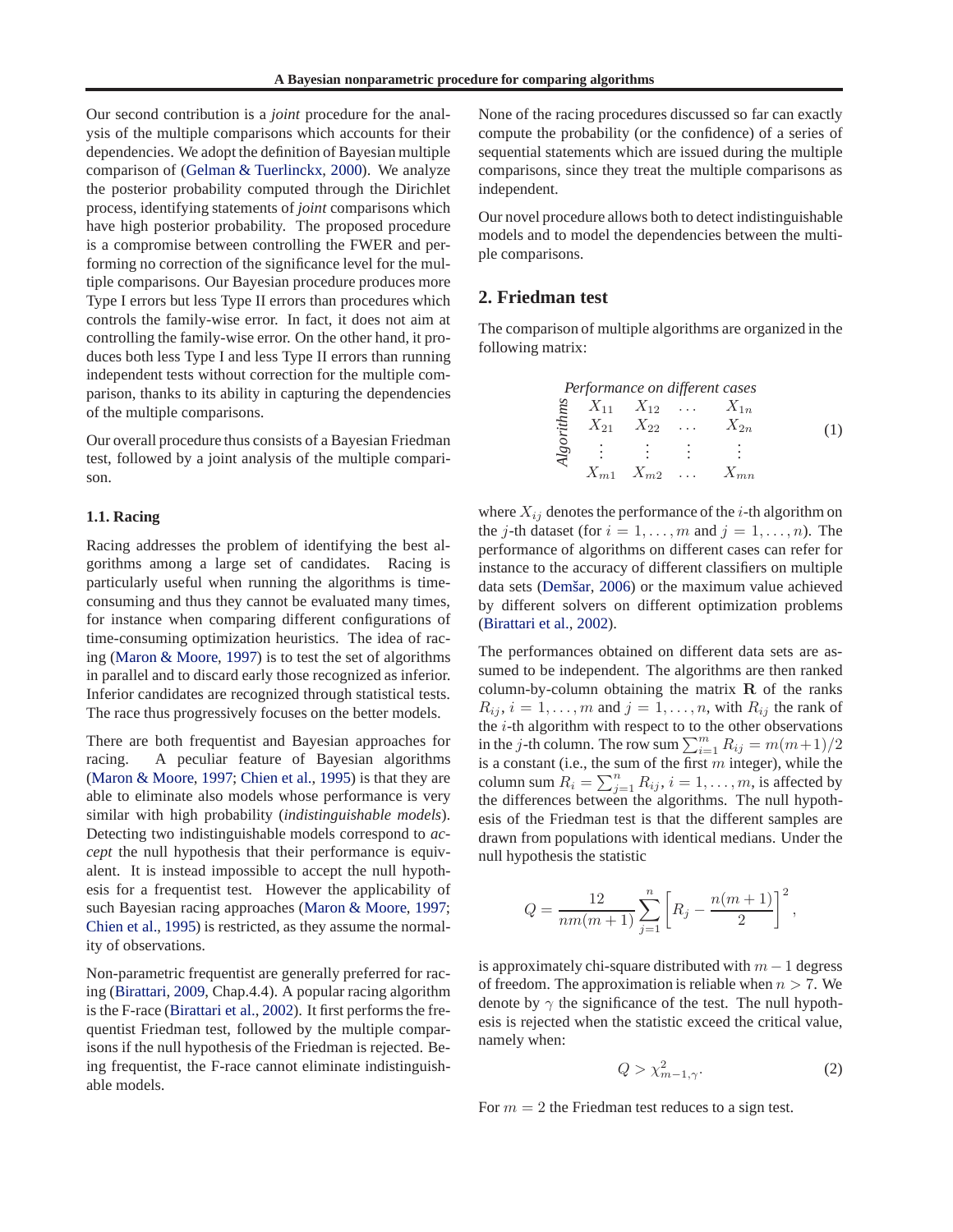### <span id="page-2-0"></span>**3. Directional multiple comparisons**

If the Friedman test rejects the null hypothesis one has to establish which are the significantly different algorithms. The commonly adopted statistic for comparing the  $i$ -th and the  $i$ -th algorithm is (Demšar, [2006;](#page-8-0) [Garcia & Herrera,](#page-8-0) [2008\)](#page-8-0):

$$
z = (R_i - R_j) / \sqrt{\frac{m(m+1)}{6n}},
$$

which is normally distributed. Comparing this statistics with the critical value of the normal distribution yields the *mean ranks test*. A shortcoming of the mean rank test is that the decisions regarding algorithms  $i, j$  depends also on the scores of all the other algorithms in the set. This is a severe issue which can have a negative impact both on Type I and the Type II errors [\(Miller](#page-8-0), [1966;](#page-8-0) [Gabriel,](#page-8-0) [1969;](#page-8-0) [Fligner](#page-8-0), [1984](#page-8-0)); see also [\(Hollander et al.](#page-8-0), [2013,](#page-8-0) Sec. 7.3).

Alternatively, one can compare algorithm  $i$  to algorithm j via either the *Wilcoxon signed-rank test* or the *sign test* [\(Conover & Conover,](#page-8-0) [1980](#page-8-0)). The Wilcoxon signed-rank test has more power than the sign test, but it assumes that the distribution of the data is symmetric w.r.t. its median. When this is not the case, the Wilcoxon signed-rank test is not calibrated. Conversely, the sign test does not require any assumption on the distribution of the data. Pairwise comparisons are often performed in a two-sided fashion. In this case a Type I error correspond to a claim of difference between two algorithms, while the two algorithms have instead identical performance. However, it is hardly believable that two algorithms have an actually identical performance. It is thus more interesting running one-sided comparisons. We thus perform the multiple comparisons in a directional fashion [\(Williams et al.,](#page-8-0) [1999\)](#page-8-0): for each pair  $i, j$  of algorithms we select the onesided comparison yielding the smallest p-value. A Type S error [\(Gelman & Tuerlinckx,](#page-8-0) [2000](#page-8-0)) is done every time we wrongly claim that algorithm  $i$  is better than  $j$ , while the opposite is instead true. The output of this procedure will consist in the set of all directional claims for which the pvalue is smaller than a suitably corrected threshold.

#### **4. Dirichlet process**

The Dirichlet process was developed by Ferguson [\(Ferguson,](#page-8-0) [1973\)](#page-8-0) as a probability distribution on the space of probability distributions. Let X be a standard Borel space with Borel  $\sigma$ -field  $\mathcal{B}_{\mathbb{X}}$  and  $\mathbb{P}$  be the space of probability measures on  $(\mathbb{X}, \mathcal{B}_{\mathbb{X}})$  equipped with the weak topology and the corresponding Borel  $\sigma$ -field  $\mathcal{B}_{\mathbb{P}}$ . Let M be the class of all probability measures on  $(\mathbb{P}, \mathcal{B}_{\mathbb{P}})$ . We call the elements  $\mu \in \mathbb{M}$  nonparametric priors. An element of M is called a Dirichlet process distribution  $\mathcal{D}(\alpha)$  with base measure  $\alpha$  if for every finite measurable partition  $B_1, \ldots, B_m$ of X, the vector  $(P(B_1), \ldots, P(B_m))$  has a Dirichlet

distribution with parameters  $(\alpha(B_1), \ldots, \alpha(B_m))$ , where  $\alpha(\cdot)$  is a finite positive Borel measure on X. Consider the partition  $B_1 = A$  and  $B_2 = A^c = \mathbb{X} \setminus A$  for some measurable set  $A \in \mathbb{X}$ , then if  $P \sim \mathcal{D}(\alpha)$ , let  $s = \alpha(\mathbb{X})$  stand for the total mass of  $\alpha(\cdot)$ , from the definition of the DP we have that  $(P(A), P(A^c)) \sim Dir(\alpha(A), s - \alpha(A))$ , which is a Beta distribution. From the moments of the Beta distribution, we can thus derive that:

$$
\mathcal{E}[P(A)] = \frac{\alpha(A)}{s}, \quad \mathcal{V}[P(A)] = \frac{\alpha(A)(s - \alpha(A))}{s^2(s + 1)}, \quad (3)
$$

where we have used the calligraphic letters  $\mathcal E$  and  $\mathcal V$  to denote expectation and variance w.r.t. the Dirichlet process. This shows that the normalized measure  $\alpha^*(\cdot) = \alpha(\cdot)/s$  of the DP reflects the prior expectation of  $P$ , while the scaling parameter  $s$  controls how much  $P$  is allowed to deviate from its mean. If  $P \sim \mathcal{D}(\alpha)$ , we shall also describe this by saying  $P \sim Dp(s, \alpha^*)$ . Let  $P \sim Dp(s, \alpha^*)$  and f be a real-valued bounded function defined on  $(\mathbb{X}, \mathcal{B})$ . Then the expectation with respect to the Dirichlet process of  $E[f]$  is

$$
\mathcal{E}[E(f)] = \mathcal{E}\left[\int f dP\right] = \int f d\mathcal{E}[P] = \int f d\alpha^*.
$$
 (4)

One of the most remarkable properties of the DP priors is that the posterior distribution of  $P$  is again a DP. Let  $X_1, \ldots, X_n$  be an independent and identically distributed sample from P and  $P \sim Dp(s, \alpha^*)$ , then the posterior distribution of  $P$  given the observations is

$$
P|X_1, \ldots, X_n \sim Dp\left(s+n, \frac{s\alpha^* + \sum_{i=1}^n \delta_{X_i}}{s+n}\right), \quad (5)
$$

where  $\delta_{X_i}$  is an atomic probability measure centered at  $X_i$ . The Dirichlet process satisfies the property of conjugacy, since the posterior for  $P$  is again a Dirichlet process with updated unnormalized base measure  $\alpha + \sum_{i=1}^{\hat{n}} \delta_{X_i}$ . From (3),(4) and (5) we can easily derive the posterior mean and variance of  $P(A)$  and, respectively, posterior expectation of f. Some useful properties of the DP [\(Ghosh & Ramamoorthi](#page-8-0) [\(2003](#page-8-0), Ch.3)) are the following:

- **(a)** Consider an element  $\mu \in M$  which puts all its mass at the probability measure  $P = \delta_x$  for some  $x \in \mathbb{X}$ . This can also be modeled as  $Dp(s, \delta_x)$  for each  $s > 0$ .
- **(b)** Assume that  $P_1 \sim Dp(s_1, \alpha_1^*)$ ,  $P_2 \sim Dp(s_2, \alpha_2^*)$ ,  $(w_1, w_2) \sim Dir(s_1, s_2)$  and  $P_1$ ,  $P_2$ ,  $(w_1, w_2)$ are independent, then [\(Ghosh & Ramamoorthi,](#page-8-0) [2003,](#page-8-0) Sec.3.1.1):

$$
w_1 P_1 + w_2 P_2 \sim Dp\left(s_1 + s_2, \frac{s_1 \alpha_1^* + s_2 \alpha_2^*}{s_1 + s_2}\right). \tag{6}
$$

(c) Let P have distribution  $Dp(s+n, \frac{s\alpha^* + \sum_{i=1}^n \delta_{X_i}}{s+n})$ . We can write

$$
P = w_0 P_0 + \sum_{i=1}^{n} w_i \delta_{X_i},
$$
 (7)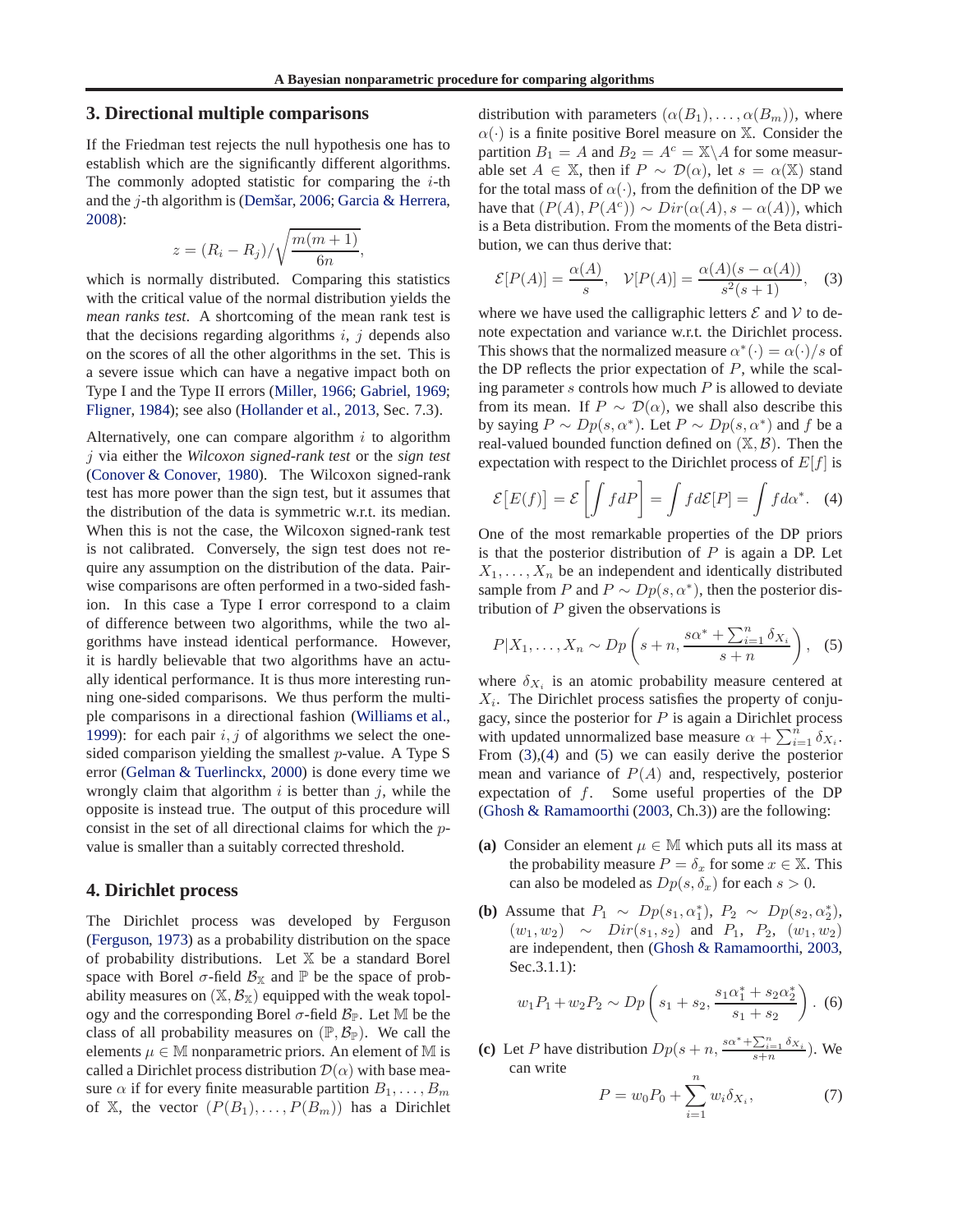<span id="page-3-0"></span>where  $(w_0, w_1, \ldots, w_n) \sim Dir(s, 1, \ldots, 1)$  and  $P_0 \sim Dp(s, \alpha^*)$  (it follows by (a)-(b)).

### **5. A Bayesian Friedman test**

Let us denote with  $X$  the vector of performances  $[X_1, \ldots, X_m]^T$  for m algorithms so that the records algorithms/dataset can be rewritten as

$$
\mathbf{X}^n = \{\mathbf{X}_1, \dots, \mathbf{X}_n\},\tag{8}
$$

that is a set of *n* vector valued observations of **X**, i.e.,  $X_i$ coincides with the j-column of the matrix in  $(1)$ . Let P be the unknown distribution of X, assume that the prior distribution of P is  $Dp(s, \alpha^*)$ , our goal is to compute the posterior of  $P$ . From [\(5\)](#page-2-0), we know that the posterior of  $P$ is

$$
Dp\left(s+n,\alpha_n^*=\frac{s\alpha^*+\sum_{i=1}^n\delta_{\mathbf{X}_i}}{s+n}\right).
$$
 (9)

We adopt this distribution to devise a Bayesian counterpart of the Friedman's hypothesis test.

#### **5.1. The case** m = 2 **- Bayesian sign test**

Assume there are only two algorithms  $\mathbf{X} = [X_1, X_2]^T$ , in the next sections we will show how to assess if algorithm 2 is better than algorithm 1 (one-sided test), i.e.,  $X_2 > X_1$ , and how to assess if there is a difference between the two algorithms (two-sided test), i.e.,  $X_1 \neq X_2$ . The next section shows how to compare two algorithms. In particular we show how to assess the probability that a score randomly drawn for algorithm 1 is higher than a score randomly drawn for algorithm 2,  $P(X_2 > X_1)$ . This eventually leads to the design of a one-sided test. We then discuss how to test the hypothesis of the score of two algorithms being originated from distributions with significantly different medians (two-sided test).

#### 5.1.1. ONE-SIDED TEST

In probabilistic terms, algorithm 2 is better than algorithm 1, i.e.,  $X_2 > X_1$ , if:

$$
P(X_2 > X_1) > P(X_2 < X_1)
$$
equiv.  $P(X_2 > X_1) > \frac{1}{2}$ ,

where we have assumed that  $X_1$  and  $X_2$  are continuous so that  $P(X_2 = X_1) = 0$ . In Section [6](#page-5-0) we will explain how to deal with the presence of ties  $X_1 = X_2$ . The Bayesian approach to hypothesis testing defines a loss function for each decision:

$$
L(P,a) = \begin{cases} K_0 I_{\{P(X_2 > X_1) > 0.5\}} & \text{if } a = 0, \\ K_1 I_{\{P(X_2 > X_1) \le 0.5\}} & \text{if } a = 1. \end{cases}
$$
 (10)

where the first row gives the loss we incur by taking the action  $a = 0$  (i.e., declaring that  $P(X_2 > X_1) \leq 0.5$ )

when actually  $P(X_2 > X_1) > 0.5$ , while the second row gives the loss we incur by taking the action  $a = 1$  (i.e., declaring that  $P(X_2 > X_1) > 0.5$ ) when actually  $P(X_2 >$  $X_1$ )  $\leq$  0.5. Then, it computes the expected value of this loss w.r.t. the posterior distribution of P:

$$
\mathcal{E}\left[L(P,a)\right] = \begin{cases} K_0 \mathcal{P}\left[P(X_2 > X_1) > 0.5\right] & \text{if } a = 0, \\ K_1 \mathcal{P}\left[P(X_2 > X_1) \le 0.5\right] & \text{if } a = 1, \\ (11) \end{cases}
$$

where we have exploited the fact that  $\mathcal{E}[I_{\{P(X_2 > X_1) > 0.5\}}] = \mathcal{P}[P(X_2 > X_1) > 0.5]$  (here we have used the calligraphic letter  $P$  to denote probability w.r.t. the DP). Thus, we choose  $a = 1$  if

$$
\mathcal{P}\left[P(X_2 > X_1) > 0.5\right] > \frac{K_1}{K_1 + K_0},\tag{12}
$$

and  $a = 0$  otherwise. When the above inequality is satisfied, we can declare that  $P(X_2 > X_1) > 0.5$  with probability  $\frac{K_1}{K_0+K_1}$ . For comparison with the traditional test we will take  $\frac{K_1}{K_0+K_1} = 1 - \gamma$ . However the Bayesian approach allows to set the decision rule in order to optimize the posterior risk. Optimal Bayesian decision rules for different types of risk are discussed for instance by (Müller et al., [2004\)](#page-8-0).

Let us now compute  $P[P(X_2 > X_1) > 0.5]$  for the DP in (9). From [\(7\)](#page-2-0) with  $P \sim Dp(s + n, \alpha_n^*)$ , it follows that:

$$
P(X_2 > X_1) = w_0 P_0(X_2 > X_1) + \sum_{i=1}^n w_i I_{\{X_{2i} > X_{1i}\}},
$$

where  $(w_0, w_1, \ldots, w_n) \sim Dir(s, 1, \ldots, 1)$  and  $P_0 \sim$  $Dp(s, \alpha^*)$ . The sampling of  $P_0$  from  $Dp(s, \alpha^*)$  should be performed via stick breaking. However, if we take  $\alpha^* = \delta_{\mathbf{X}_0}$ , we know from property (a) in Section [4](#page-2-0) that  $P_0 = \delta_{\mathbf{X}_0}$  and thus we have that

$$
\mathcal{P}\left[P(X_2 > X_1) > 0.5\right] = P_{Dir}\left[\sum_{i=0}^{n} w_i I_{X_{2i} > X_{1i}} > \frac{1}{2}\right],\tag{13}
$$

where  $P_{Dir}$  is the probability w.r.t. the Dirichlet distribution  $Dir(s, 1, \ldots, 1)$ . In other words, as the prior base measure is discrete, also the posterior base measure  $\alpha_n = s \delta_{\mathbf{X}_0} + \sum_{i=1}^n \delta_{\mathbf{X}_i}$  is discrete with finite support  $\{X_0, X_1, \ldots, X_n\}$ . Sampling from such DP reduces to sampling the probability  $w_i$  of each element  $X_i$  in the support from a Dirichlet distribution with parameters  $(\alpha(\mathbf{X}_0), \alpha(\mathbf{X}_1), \ldots, \alpha(\mathbf{X}_n)) = (s, 1, \ldots, 1).$ 

Hereafter, for simplicity, we will therefore assume that  $\alpha^* = \delta_{\mathbf{x}}$ . In Section [7,](#page-5-0) we will give more detailed justifications for this choice. Notice, however, that the results of the next sections can easily be extended to general  $\alpha^*$ .

#### 5.1.2. TWO-SIDED TEST

In the previous section, we have derived a Bayesian version of the one-sided hypothesis test, by calculating the poste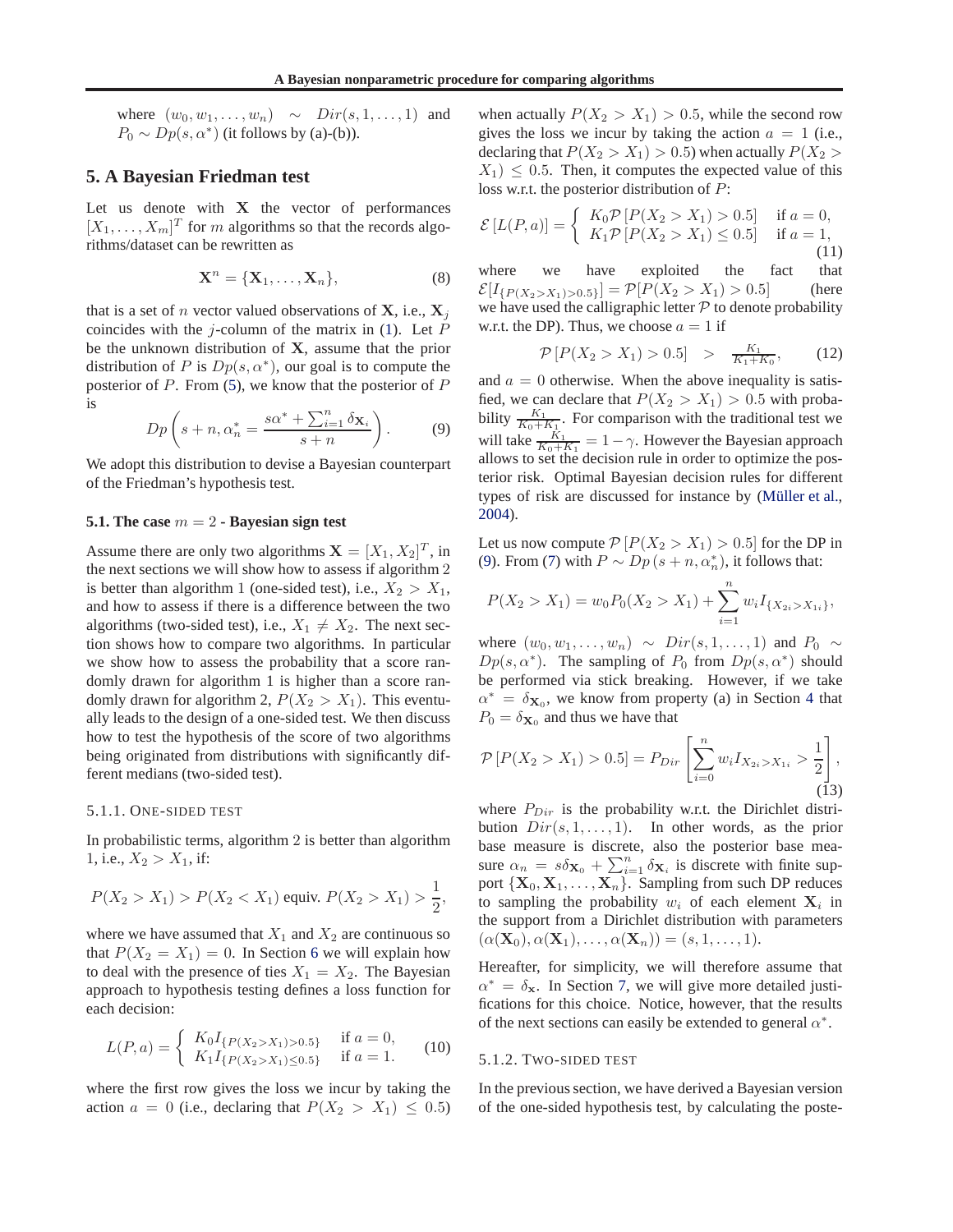<span id="page-4-0"></span>rior probability of the hypotheses to be compared. This approach cannot be used to test the two-sided hypothesis  $P(X_2 > X_1) = 0.5$   $(a = 0)$  against  $P(X_2 > X_1) \neq 0.5$  $(a = 1)$  since  $P(X_2 > X_1) = 0.5$  is a point null hypothesis and, thus, its posterior probability is zero. A way to approach two-sided tests in Bayesian analysis is to use the  $(1 - \gamma)\%$  symmetric (or equal-tail) credible interval (SCI) [\(Gelman et al.](#page-8-0), [2013;](#page-8-0) [Kruschke,](#page-8-0) [2010](#page-8-0)). If 0.5 lies outside the SCI of  $P(X_2 > X_1)$ , we take the decision  $a = 1$ , otherwise  $a = 0$ :

$$
a = 0 \text{ if } 0.5 \in (1 - \gamma)\% \text{ SCI}(P(X_2 > X_1)),
$$
  

$$
a = 1 \text{ if } 0.5 \notin (1 - \gamma)\% \text{ SCI}(P(X_2 > X_1)).
$$

Since  $P(X_2 > X_1)$  is univariate distributed, its SCI can be computed as follows:  $SCI(P(X_2 > X_1)) = [c, d]$ , with c, d are respectively the  $\gamma/2\%$  and  $(1 - \gamma/2)\%$  percentiles of the distribution of  $P(X_2 > X_1)$ .

#### **5.2. The case** m ≥ 3 **- Bayesian Friedman test**

The aim of this section is to derive a DP based Bayesian version of the Friedman test. To obtain this new test, we generalize the approach derived in the previous section for the two-sided hypothesis test. Consider the following function:

$$
R(X_i) = \sum_{i \neq k=1}^{m} I_{\{X_i > X_k\}} + 1,
$$
 (14)

that is the sum of the indicators of the events  $X_i > X_k$ , i.e., the algorithm  $i$  is better than algorithm  $k$ . Therefore,  $R(X_i)$  gives the rank of the algorithm i among the m algorithms we are considering. The constant 1 has been added to have  $1 \leq R(X_i) \leq m$ , i.e., minimum rank one and maximum rank  $m$ . Our goal is to test the point null hypothesis that  $E[R(X_1),...,R(X_m)]^T$  is equal to  $[(m+1)/2, \ldots, (m+1)/2]^T$ , where  $(m+1)/2$  is the mean rank of a algorithm under the hypothesis that they have the same performance. To test this point null hypothesis, we can check whether:

$$
[(m+1)/2, ..., (m+1)/2]^T
$$
  
\n
$$
\in (1-\gamma)\% \text{SCR}(E[R(X_1), ..., R(X_m)]^T),
$$

where SCR is the symmetric credible region for  $E[R(X_1),...,R(X_m)]^T$ . When the inclusion does not hold, we declare with probability  $1-\gamma$  that there is a difference between the algorithms. To compute SCR, we exploit the following results.

**Theorem 1.** *When* α  $=$   $\delta_{\mathbf{x}}$  *the mean of*  $[R(X_1),..., R(X_m)]^T$  is:

$$
E[R(X_1),\ldots,R(X_m)]^T = w_0 \mathbf{R}_0 + \mathbf{R}\mathbf{w}, \qquad (15)
$$

*where*  $(w_0, \mathbf{w}^T)$  $=$   $(w_0, w_1, \ldots, w_n)$  ∼  $Dir(s, 1, 1, \ldots, 1)$ , **R** *is the matrix of ranks and*  $\mathbf{R}_0$  =  $\int [R(X_1), \ldots, R(X_m)]^T d\alpha^*$  $The$  mean *and covariance of*  $w_0 \mathbf{R}_0 + \mathbf{R} \mathbf{w}$  are:

$$
\mu = \mathcal{E}\left[w_0\mathbf{R}_0 + \mathbf{R}\mathbf{w}\right] = \frac{s\mathbf{R}_0}{s+n} + \frac{\mathbf{R}\mathbf{1}}{s+n},\tag{16}
$$

$$
\Sigma = Cov[w_0\mathbf{R}_0 + \mathbf{R}\mathbf{w}]
$$
  
\n
$$
= E[w_0^2]\mathbf{R}_0\mathbf{R}_0^T + \mathbf{R}E[\mathbf{w}\mathbf{w}^T]\mathbf{R}^T
$$
  
\n
$$
+ \mathbf{R}_0E[w_0\mathbf{w}^T]\mathbf{R}^T + \mathbf{R}E[\mathbf{w}w_0]\mathbf{R}_0^T
$$
  
\n
$$
- E[w_0\mathbf{R}_0 + \mathbf{R}\mathbf{w}]E[w_0\mathbf{R}_0 + \mathbf{R}\mathbf{w}]^T,
$$
\n(17)

*where* 1 *is a* n*-dimensional vector of ones and the expectations on the r.h.s. are taken w.r.t.*  $(w_0, \mathbf{w}^T) \sim Dir(s, 1, \dots, 1).$ 

Its proof and that of the next theorems can be found in the appendix (supplementary material). For a large  $n$ , we have that

$$
\mu = E[w_0 \mathbf{R}_0 + \mathbf{R} \mathbf{w}] \approx \frac{1}{n} \mathbf{R} \mathbf{1},
$$
  
\n
$$
\Sigma = Cov[w_0 \mathbf{R}_0 + \mathbf{R} \mathbf{w}]
$$
  
\n
$$
\approx \mathbf{R} E[\mathbf{w} \mathbf{w}^T] \mathbf{R}^T - \mathbf{R} E[\mathbf{w}] E[\mathbf{w}^T] \mathbf{R}^T,
$$
\n(18)

which tends respectively to the sample mean and sample covariance of the vectors of ranks. Hence, for a large  $n$  we can approximately assume that the null hypothesis mean ranks vector  $\mu_0$  is included in the  $(1 - \gamma)\%$  SCR if

$$
\left(\boldsymbol{\mu} - \boldsymbol{\mu}_0\right)^T \boldsymbol{\Sigma}^{-1} \left(\boldsymbol{\mu} - \boldsymbol{\mu}_0\right)\Big|_{m-1} \leq \rho,\tag{19}
$$

where  $\big|_{m-1}$  means that we must take only  $m-1$  components of the vectors and the covariance matrix,<sup>1</sup>  $\mu_0$  =  $[(m+1)/2, \ldots, (m+1)/2]^T$  and

$$
\rho = \text{Finv}(1 - \gamma, m - 1, n - m + 1) \frac{(n - 1)(m - 1)}{n - m + 1},
$$

where  $Finv$  is the inverse of the  $F$ -distribution. Therefore, from a Bayesian perspective, the Friedman test is an inference for a multivariate mean based on an ellipsoid inclusion test. Note that, for small  $n$  we should compute the SCR by Monte Carlo sampling probability measures from the posterior DP [\(9\)](#page-3-0)  $P = w_0 P_0 + \sum_{j=1}^n w_j \delta_{\mathbf{X}_j}$ . We leave the calculation of the exact SCR for future work.

The expression in (16) for the posterior expectation of  $E[R(X_1), \ldots, R(X_m)]^T$  w.r.t. the DP in [\(9\)](#page-3-0) remains valid for a generic  $\alpha^*$  since

$$
\mathcal{E}[R_{m0}] = \mathcal{E}\left[\int \sum_{k=1}^{m-1} I_{\{X_m > X_k\}}(\mathbf{X}) dP_0(\mathbf{X})\right]
$$
  
\n
$$
= \int \sum_{k=1}^{m-1} I_{\{X_m > X_k\}}(\mathbf{X}) d\mathcal{E}\left[P_0(\mathbf{X})\right]
$$
  
\n
$$
= \int \sum_{k=1}^{m-1} I_{\{X_m > X_k\}}(\mathbf{X}) d\alpha^*(\mathbf{X})
$$
(20)

<sup>&</sup>lt;sup>1</sup> Note in fact that  $\mu^T \mathbf{1} = m(m+1)/2$  (a constant), therefore there are only  $m - 1$  degrees of freedom.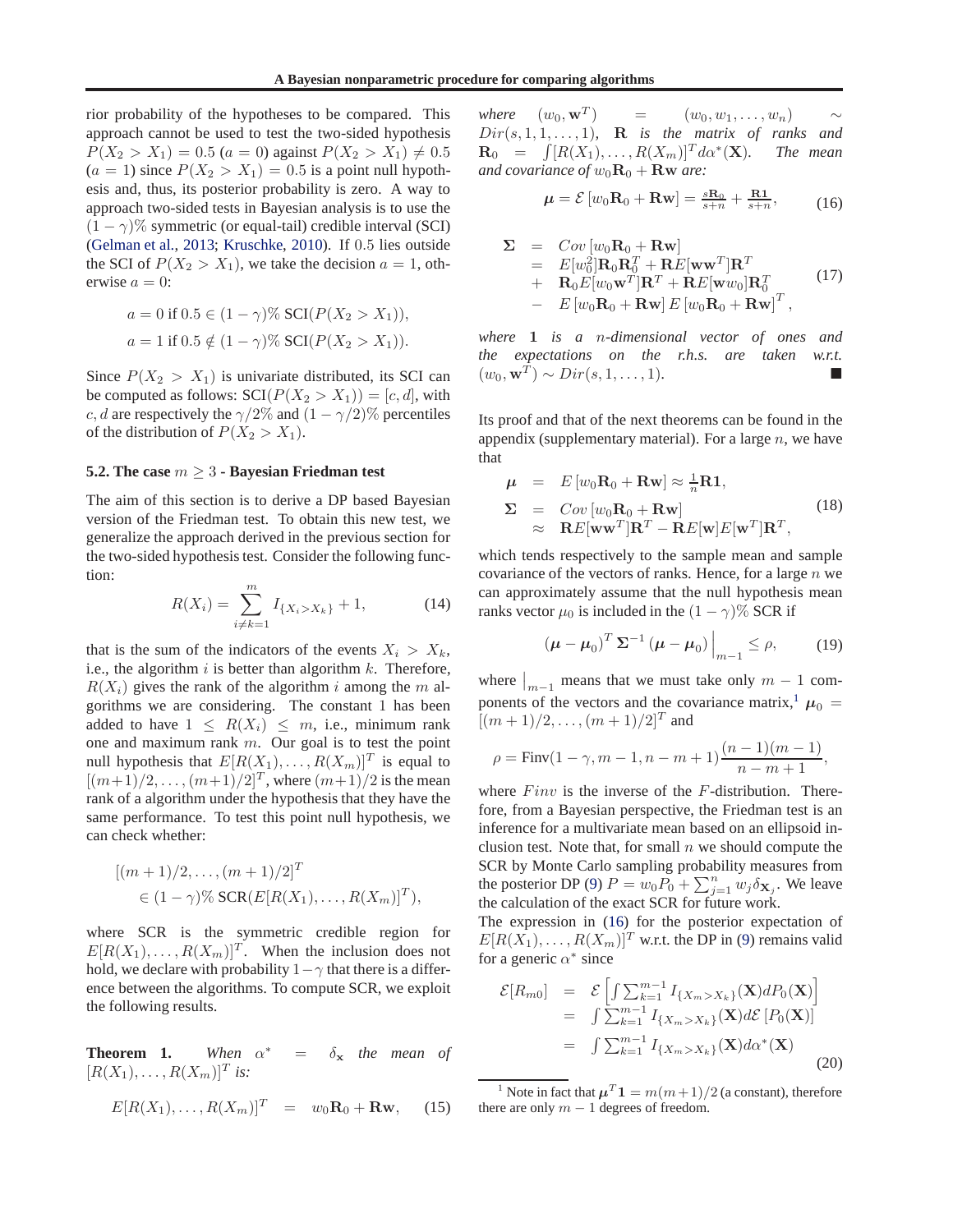<span id="page-5-0"></span>It can be observed that [\(16\)](#page-4-0) is the sum of two terms. The second term is proportional to the sampling mean rank of algorithm  $X_m$ , where the mean is taken over the *n* datasets. The first term is instead proportional to the prior mean rank of the algorithm  $X_m$ . Notice that for  $s \to 0$  the posterior expectation of  $E[R(X_1), \ldots, R(X_m)]$  reduces to:

$$
\mathcal{E}\left[E[R(X_1),\ldots,R(X_m)]^T|\mathbf{X}^n\right]=\frac{1}{n}\left[R_1,\ldots,R_m\right]^T.\tag{21}
$$

Therefore, for  $s \to 0$  we obtain the mean ranks used in the Friedman test.

#### **5.3. A Bayesian multiple comparisons procedure**

When the Bayesian Friedman test rejects the null hypothesis that all algorithms under comparison perform equally well, that is when the inequality in [\(19\)](#page-4-0) is not satisfied, our interest is to identify which algorithms have significantly different performance. Following the directional multiple comparisons procedure introduced in section [3,](#page-2-0) we first need to consider, for each of the  $k = m(m-1)/2$  pairs i, j of algorithms, the posterior probability of the alternative hypotheses  $P(X_i > X_j) > 0.5$  and  $P(X_i > X_i) > 0.5$ and select the statement with the largest posterior probability. Then, we need to perform a multiple comparisons procedure testing all the  $k = m(m - 1)/2$  selected statements, say  $X_j > X_i$ . For this, we follow the approach proposed in [\(Gelman & Tuerlinckx,](#page-8-0) [2000\)](#page-8-0) that starts from the statement having the highest posterior probability and accepts as many statements as possible stopping when the joint posterior probability of all them being true is less than  $1 - \gamma$ . The multiple comparison proceeds as follows.

- For each comparison perform a Bayesian sign test and derive the posterior probability  $\mathcal{P}(P(X_i > X_i) >$ 0.5) that the hypothesis  $P(X_j > X_i) > 0.5$  is true (that is, algorithm  $j$  is better  $i$ ) and vice versa  $\mathcal{P}(P(X_i > X_i) > 0.5)$ . Select the direction with higher posterior probability for each pair  $i, j$ .
- Sort the posterior probabilities obtained in the previous step for the various pairwise comparisons in decreasing order. Let  $\mathcal{P}_1, \ldots, \mathcal{P}_k$  be the sorted posterior probabilities,  $S_1, \ldots, S_k$  the corresponding statements  $X_j > X_i$  and  $H_1, \ldots, H_k$  the corresponding hypotheses  $P(S_1) > 0.5, ..., P(S_k) > 0.5$ .
- Accept all the statements  $S_i$  with  $i \leq \ell$ , where  $\ell$  is the greatest integer s.t.:  $\mathcal{P}(H_1 \wedge H_2 \wedge \cdots \wedge H_\ell) > 1 - \gamma$ .

Note that, if none of the hypotheses has at least  $1 - \gamma$ posterior probability of being true, then we make no statement. The joint posterior probability of multiple hypotheses  $\mathcal{P}(H_1 \wedge H_2 \wedge \cdots \wedge H_\ell)$  can be computed numerically by Monte Carlo sampling the probability measures  $P =$ 

 $\sum_{j=0}^{n} w_j \delta_{\mathbf{X}_j}$  with  $(w_0, w_1, \ldots, w_n) \sim Dir(s, 1, \ldots, 1)$ and evaluating the fraction of times all the  $\ell$  conditions (one for each statement under consideration)

$$
P(S_j) = \sum_{l=0}^{n} w_l I_{\{S_j\}} > 0.5, \quad j = 1, \dots, \ell
$$

are verified simultaneously. This way we assure that the posterior probability  $1 - \mathcal{P}(H_1 \wedge H_2 \wedge \cdots \wedge H_\ell)$  that there is an error in the list of accepted statements is lower than  $\gamma$ . Thus the Bayesian does not assume independence between the different hypotheses, like the frequentist; instead it considers their joint distribution. Assume, for example, that  $X_1$  and  $X_2$  are very highly correlated (take for simplicity  $X_1 = X_2$ ; when using the Bayesian test, if we accept the statement  $X_1 > X_3$  we will automatically accept also  $X_2 > X_3$ , whereas this is not true for the frequentist test with either the Bonferroni or the Holm's correction (or other sequential procedures). On the other side, if the p-value of two statements is 0.05, the frequentist approach without correction will accept both of them, whereas this is not true for our approach, since the joint probability of two hypotheses having marginal posterior probability of 0.95, can very easily be lower than 0.95.

# **6. Managing ties**

To account for the presence of ties between the performances of two algorithms  $(X_i = X_j)$ , the common approach is to replace the ranking  $I_{X_j>X_i}$  (which assigns 1 if  $X_j > X_i$  and 0 otherwise) with  $I_{\{X_j > X_i\}} + 0.5I_{\{X_j = X_i\}}$ (which assigns 1 if  $X_j > X_i$ , 0.5 if  $X_j = X_i$  and 0 otherwise). Consider for instance the one-sided test in Section [5.1.1.](#page-3-0) To account for the presence of ties, we will to test the hypothesis  $[P(X_i < X_j) + \frac{1}{2}P(X_i = X_j)] \leq 0.5$  against  $[P(X_i < X_j) + \frac{1}{2}P(X_i = \overline{X}_j)] > 0.5$ . Since

$$
P(X_i < X_j) + \frac{1}{2}P(X_i = X_j) = \\
E\left[I_{\{X_j > X_i\}} + \frac{1}{2}I_{\{X_j = X_i\}}\right] = E[H(X_j - X_i)],
$$

where  $H(\cdot)$  denotes the Heaviside step function, i.e.,  $H(z) = 1$  for  $z > 0$ ,  $H(z) = 0.5$  for  $z = 0$  and  $H(z) = 0$ for  $z < 0$ . The results presented in the previous sections are still valid if we substitute  $I_{\{X_j > X_i\}}$  with  $H(X_j - X_i)$ and  $P_0(X_j > X_i)$  with  $P_0(X_j > X_i) + 0.5P_0(X_j = X_i)$ .

# **7. Choosing the prior parameters**

The DP is completely characterized by its prior parameters: the prior strength (or precision) s and the normalized base measure  $\alpha^*$ . According to the Bayesian paradigm, we should select these parameters based on the available prior information. When no prior information is available, there are several alternatives to define a noninformative DP. The first solution to this problem has been proposed first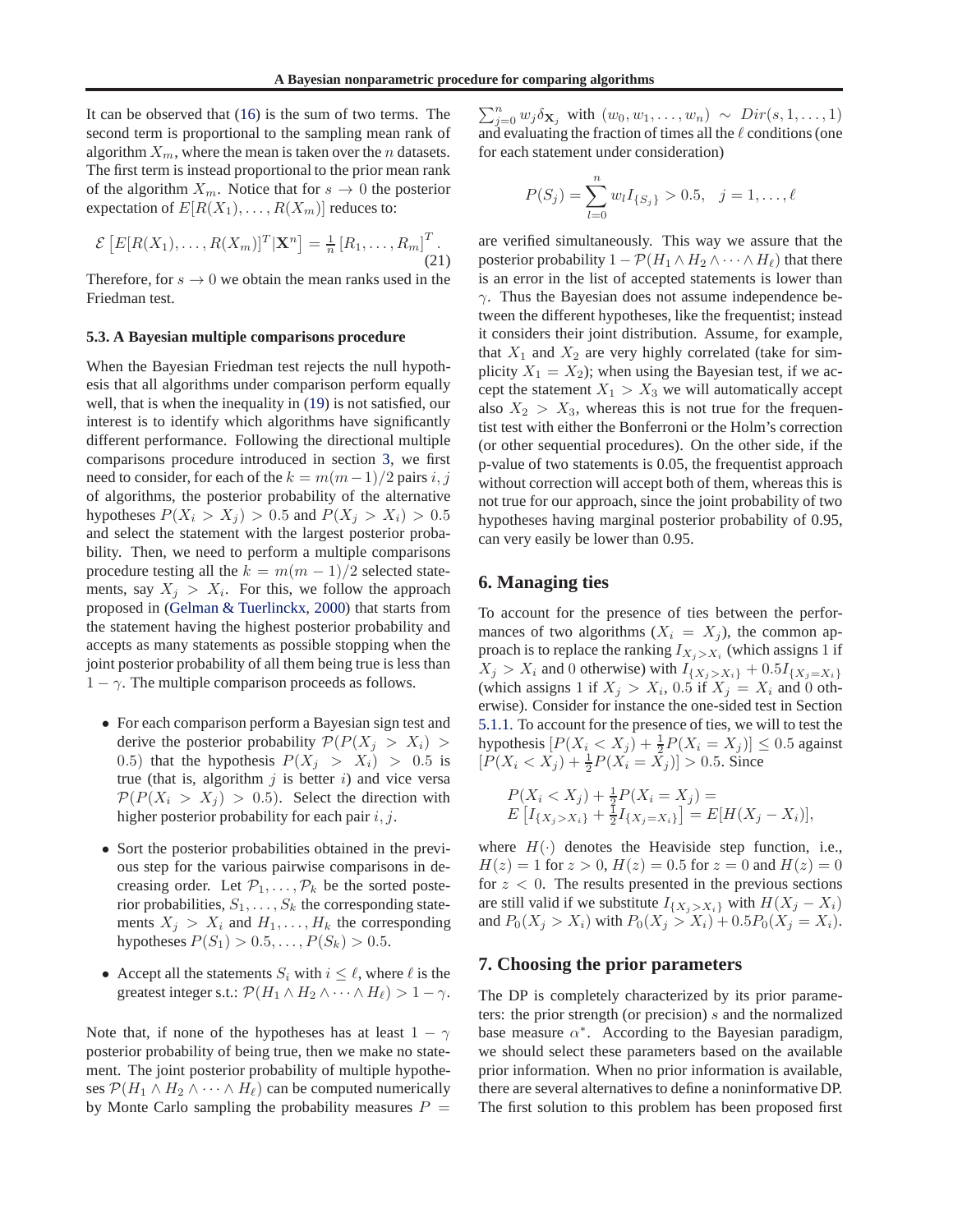by [\(Ferguson,](#page-8-0) [1973\)](#page-8-0) and then by [\(Rubin,](#page-8-0) [1981\)](#page-8-0) under the name of Bayesian Bootstrap (BB). It is the limiting DP obtained when the prior strength s goes to zero. In this case the choice of  $\alpha^*$  is irrelevant, since the posterior inferences only depend on data for  $s \to 0$ . Ferguson has shown in several examples that the posterior expectations derived using the limiting DP coincide with the corresponding frequentist statistics (e.g., for the sign test statistic, for the Mann-Whitney statistic etc.). In [\(16\)](#page-4-0), we have shown that this is also true for the Friedman statistic. However, the BB model has faced quite some controversy, since it is not actually noninformative and moreover it assigns zero posterior probability to any set that does not include the observations [\(Rubin,](#page-8-0) [1981](#page-8-0)). This latter issue can also give rise to numerical problems. For instance, in the Bayesian Friedman the covariance matrix obtained in [\(18\)](#page-4-0) under the limiting DP is often ill-conditioned, and thus the matrix inversion in [\(19\)](#page-4-0) can be numerically unstable. Instead, using a "non-null" prior introduces regularization terms in the covariance matrix, as can be seen from [\(18\)](#page-4-0). For this reason, we have assumed  $s > 0$  and  $\alpha^* = \delta_{X_1 = X_2 = \dots = X_m}$ , so that a priori  $\mathcal{E}[E[H(X_i - X_i)]] = 1/2$  for each i, j and  $\mathcal{E}[E[R(X_i)]] = (m+1)/2$ . This allows us to overcome the effects of ill-conditioning, although this prior is not "noninformative": a-priori we are assuming that all the algorithms have the same performance. However, it has the nice feature that the decisions of the Bayesian sign test implemented with this prior does not depend on the choice of s as it is shown in the next theorem.

**Theorem 2.** When  $\alpha^* = \delta_{X_1 = X_2}$ , we have that

$$
\mathcal{P}\left[P(X_2 > X_1) + \frac{1}{2}P(X_2 = X_1) > \frac{1}{2}\right]
$$
  
=  $\int_{0.5}^{1} Beta(z; n_g, n - n_t - n_g) dz$  (22)  
=  $1 - B_{1/2}(n_g, n - n_t - n_g)$ ,

where  $n_g = \sum_{i=1}^n I_{\{X_2 > X_1\}}$ ,  $n_t = \sum_{i=1}^n I_{\{X_2 = X_1\}}$ *and*  $B_{1/2}(\cdot, \cdot)$  *is the regularized incomplete beta function computed at* 1/2*.*

An alternative solution to the problem of choosing the parameters of the DP in case of lack of prior information, which is "noninformative" and solves ill-conditioning, is represented by the prior near-ignorance DP (IDP) [\(Benavoli et al.](#page-8-0), [2014\)](#page-8-0). It consists of a class of DP priors obtained by fixing  $s > 0$  (e.g.,  $s = 1$ ) and by letting the normalized base measure  $\alpha^*$  vary in the set of all probability measures. Since  $s > 0$ , IDP introduces regularization terms in the covariance matrix. Moreover, it is a model of prior ignorance, since a priori it assumes that all the relative ranks of the algorithms are possible. Posterior inferences are therefore derived considering all the possible prior ranks, which results in lower and upper bounds for the inferences (calculated considering the least favor-

| $S_i$       | p-value   | $1-\mathcal{P}(H_i)$ | $1 - \mathcal{P}(H_1 \wedge \cdots \wedge H_i)$ |
|-------------|-----------|----------------------|-------------------------------------------------|
|             | Sign test | Bayesian test        | Bayesian test                                   |
| $X_1 < X_3$ | 0.0000    | 0.0000               | 0.0000                                          |
| $X_1 < X_4$ | 0.0000    | 0.0000               | 0.0000                                          |
| $X_1 < X_2$ | 0.0000    | 0.0000               | 0.0000                                          |
| $X_2 < X_3$ | 0.0494    | 0.0307               | 0.0307                                          |
| $X_2 < X_4$ | 0.0494    | 0.0307               | 0.0595                                          |
| $X_3 < X_4$ | 0.5722    | 0.5000               | 0.5263                                          |

Table 1. P-values and posterior probabilities of the sign and Bayesian tests.

able and the most favorable prior rank). The application of IDP to multivariate inference problems, as in [\(19\)](#page-4-0), can be computationally quite involving.

*Example 1. Consider*  $m = 4$  *algorithms*  $X_1$ *,*  $X_2$ *,*  $X_3$  *and*  $X_4$  *tested on*  $n = 30$  *datasets and assume that the mean ranks of the algorithms are*  $R_1 = 1.3, R_2 = 2.5, R_3 =$ 2.90 *and* R<sup>4</sup> = 3.30 *(the observations considered in this example can be found in the supplementary material). This gives a p-value of* 10<sup>−</sup><sup>9</sup> *for the Friedman test and, thus, we can reject the null hypothesis. We can then start the multiple comparisons procedure to find which algorithms are better (if any). Each pair of algorithms* i, j *is com*pared in the direction  $X_j > X_i$  that gives a number of *times the condition*  $X_j > X_i$  *is verified in the n observations larger than* n/2 = 15*. This way we guarantee that the p-value for the comparison in the selected direction is more significant than in the opposite direction. We apply the Bayesian multiple comparison procedure to the four simulated algorithms and compare it to the traditional procedure using the sign test. Table 1 compares the p-values obtained for the sign-test with the posterior probabilities*  $1 - \mathcal{P}(H_i)$  *of the hypothesis*  $P(S_i) > 0.5$  *being false given by the Bayesian procedure. Note that the p-value of the sign-test is always lower that the posterior probability obtained with the prior*  $\alpha^* = \delta_{X_1 = X_2 = X_3 = X_4}$  *showing that the sign-test somehow favors the null hypothesis. The third column of Table 1 shows the posterior probabilities*  $1 - \mathcal{P}(H_1 \wedge \cdots \wedge H_i)$  *that at least one of the hypotheses*  $P(S_1) > 0.5, \ldots, P(S_i) > 0.5$  *is false. All statements for which this probability is smaller than*  $\gamma = 0.05$  *are retained as significant. Thus, while only three p-values of the signtest fall below the conservative threshold*  $\gamma/(k - i + 1)$ *of the Holm's procedure, and five p-value falls below the unadjusted threshold* γ*, the Bayesian test shows that up to four statements the probability of error remains below the threshold*  $\gamma = 0.05$ *.* 

#### **7.1. Racing experiments**

We experimentally compare our procedure (Bayesian Friedman test with joint multiple comparisons) with the well-established F-race. The setting are as follows. We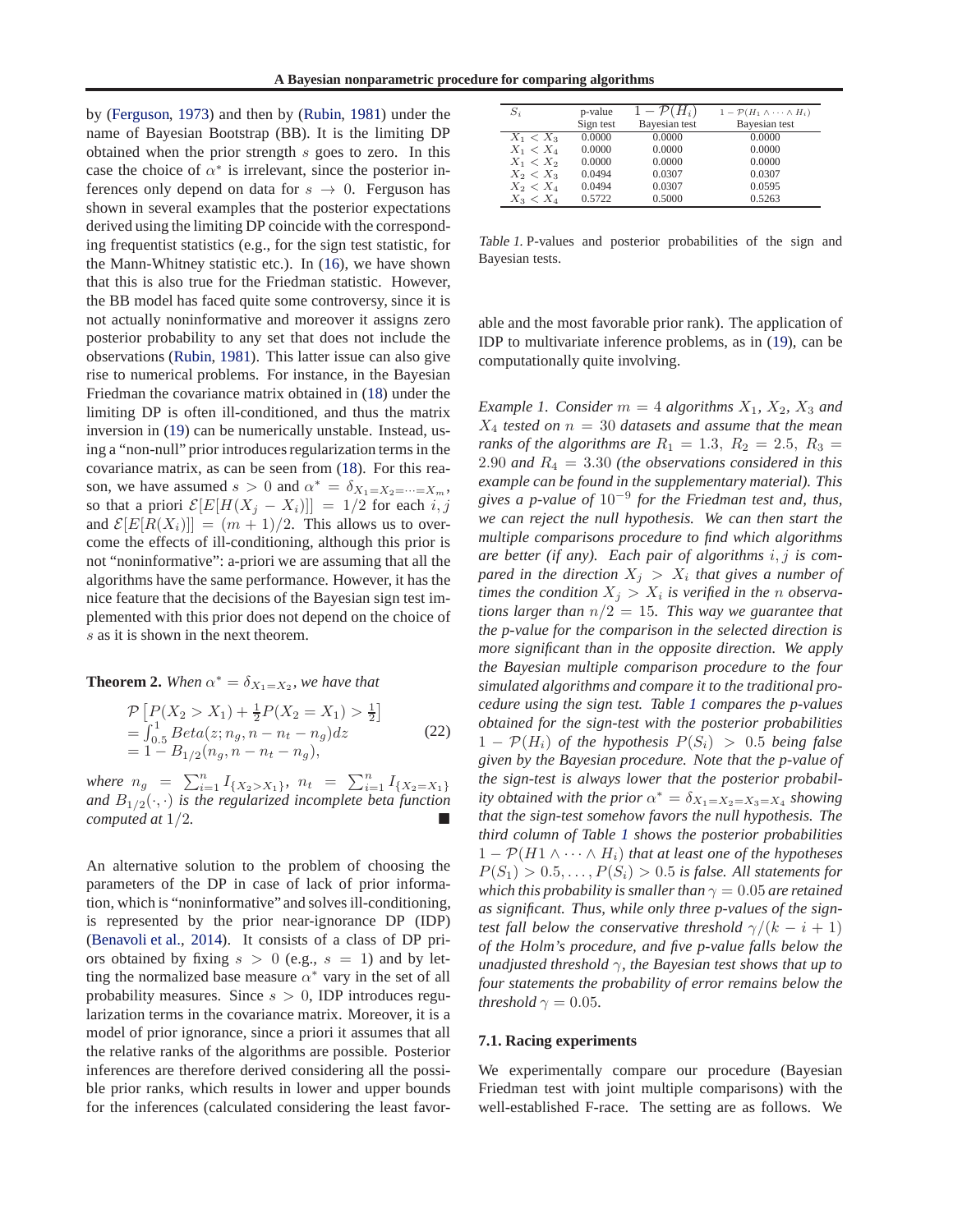perform both the frequentist and the Friedman with significance  $\alpha$ =0.05. For the Bayesian multiple comparison, we accept statements of joint comparison whose posterior probability is larger than 0.95. For the frequentist multiple comparison we consider two options: using the sign test (S) or the mean-ranks (MR) test. This yield the following algorithms: Bayesian race, F-Race<sub>S</sub> and F-Race<sub>MR</sub>. Within the F-race we perform the multiple comparison keeping the significance level at 0.05, thus without controlling the FWER error. This is the approach described by [\(Birattari et al.,](#page-8-0) [2002\)](#page-8-0). By controlling the FWER the procedure would loose too power making less effective the racing. This remain true even if more modern procedures than the Bonferroni correction are adopted. This also indirectly shows that controlling the FWER is not always the best option. Within the Bayesian race, we define two algorithms as indistinguishable if  $\frac{1}{2} - \epsilon < P(X_2 > X_1) < \frac{1}{2} + \epsilon$ , where  $\epsilon = 0.05$ .

We consider  $q$  candidates in each race. We sample the results of the j-th candidate from a normal with mean  $\mu_i$  and variance  $\sigma_i^2$ . Before each race, the means  $\mu_1, \ldots, \mu_q$  are uniformly sampled from the interval  $[0, 1]$ ; the variances  $\sigma_1^2 = \cdots = \sigma_q^2 = \rho^2$ . The best algorithm is thus the one with the highest mean. We fix the overall number of maximum allowed assessments to  $M = 300$ . For each assessment of an algorithm we decrease M of one unit. In this experimental setting, everytime we assess the  $i$ -th algorithm we increase the number of random generated observations (from the normal with mean  $\mu_i$  and variance  $\sigma_i^2$ ) of five new observations. If multiple candidates are still present when the number of maximum assessments is achieved, we choose the candidate which has so far the best average performance. We perform 200 repetitions for each setting. In each experiment we track the following indicators: the absolute distance between the rank of the candidate eventually selected and the rank of the best algorithm (mean absolute error, denoted by *MAE*) and the fraction of the number of required iterations w.r.t. the maximum allowed M (denoted by *ITER*).

| Setting   | Bayesian |            | $F-RaceS$ |            | $F-Race_{MR}$ |            |
|-----------|----------|------------|-----------|------------|---------------|------------|
| $q, \rho$ | # ITER   | <b>MAE</b> | # ITER    | <b>MAE</b> | # ITER        | <b>MAE</b> |
| 30, 1     | 0.63     | 0.70       | 0.67      | 0.80       | 0.58          | 0.77       |
| 50, 1     | 0.72     | 0.92       | 0.80      | 1.22       | 0.69          | 1.15       |
| 100, 1    | 0.75     | 1.84       | 0.84      | 2.31       | 0.70          | 2.05       |
| 100, 0.5  | 0.67     | 1.15       | 0.74      | 1.19       | 0.62          | 1.26       |
| 100, 0.1  | 0.36     | 0.28       | 0.36      | 0.30       | 0.35          | 0.30       |
| 200, 0.1  | 0.50     | 0.46       | 0.51      | 0.63       | 0.50          | 0.58       |

Table 2. Experimental results of racing.

The simulation results are shown in Table 2 for different values of q and  $\rho$ . From Table 2, it is evident that our method is the best in terms of MAE. F-Race  $_{MR}$  is in some case faster than our method, but it has always a higher

MAE. Instead, F-Race<sub>S</sub> is always outperformed by our method both in terms of MAE and ITER. F-Race<sub>S</sub> and the Bayesian tests perform the pairwise multiple comparisons with a sign test and, respectively, a Bayesian version of the sign test, so they are quite similar. The lower ITER of the Bayesian method is also due to the fact that it can declare that two algorithms are indistinguishable. This allows to remove many algorithms and so to speed up the decision process. Table 3 reports the average number of algorithms removed because indistinguishable in the above listed casestudies. Note that, the pairs declared as indistinguishable from the Bayesian test were always be truly indistinguishable according to the adopted criterion described above. Therefore, the Bayesian test is very accurate on detecting when two algorithms are indistinguishable.

| Setting   | Bayesian            |
|-----------|---------------------|
| $q, \rho$ | # indistinguishable |
| 30, 1     | 0.9                 |
| 50, 1     | 1.7                 |
| 100, 1    | 4.5                 |
| 100, 0.5  | 3.1                 |
| 100, 0.1  | 2.4                 |
| 200, 0.1  | 2.7                 |

Table 3. Average number of algorithms declared to be indistinguishable.

Although the Bayesian method removes more algorithms, it has lower MAE than  $F$ -Race<sub>S</sub>, because with the joint test is able to reduce the number of Type-I errors, but without penalizing the power too much.

### **8. Conclusions**

We have proposed a novel Bayesian method based on the Dirichlet Processes (DP) for performing the Friedman test, together with a *joint* procedure for the analysis of the multiple comparisons which accounts for their dependencies and which is based on the posterior probability computed through the DP. We have then employed this new test for performing algorithms racing. Experimental results have shown that our approach is competitive both in terms of accuracy and speed in detecting the best algorithm. We plan to extend this work in two directions. The first is to implement Bayesian versions of other multiple nonparametric tests such as for instance the Kruskal-Wallis test. Second, we plan to derive new tests for algorithms racing which are able to compare the algorithms using more than one metric at the same time.

#### **Acknowledgments**

This work was partly supported by the Swiss NSF grant nos. 200021 146606 / 1.